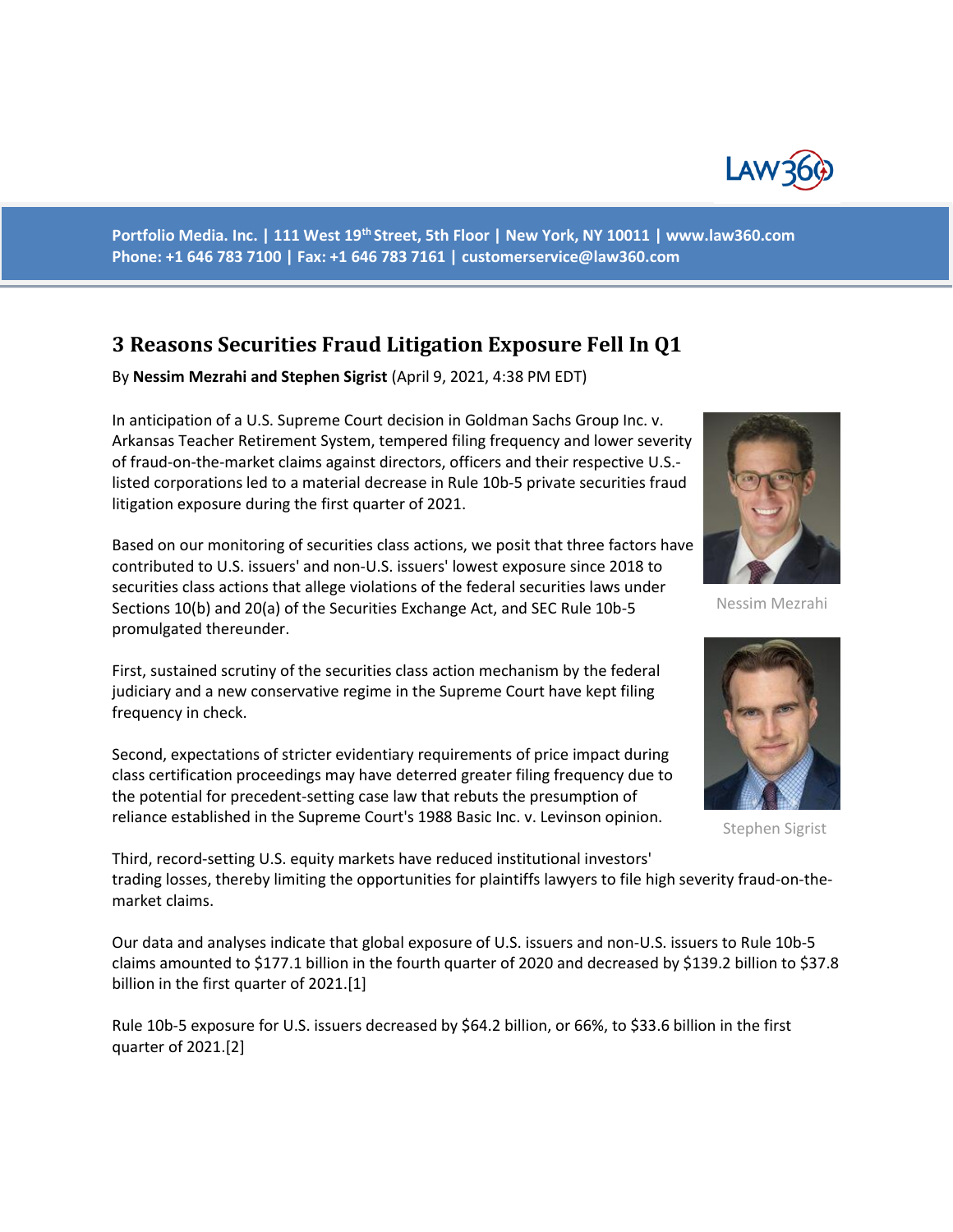

## Alleged Market Capitalization Losses of U.S. Issuers between 3Q of 2018 and 1Q 2021

U.S. Rule 10b-5 Exposure (\$B)

Alleged Market Cap Losses that Do not Exhibit Price Impact (\$B)

First-filed Rule 10b-5 Exchange Act claims between 3Q 2018 and 1Q 2021 that allege corrective disclosures without a statistically significant one-day residual stock price return at the 95% confidence standard. Source: SAR

The lowest Rule 10b-5 exposure and the greatest aggregate market capitalization of U.S.-listed corporations since the third quarter of 2018 led to a first quarter of 2021 Rule 10b-5 exposure rate of 0.08%, which is 71% lower than the average of the preceding 10 consecutive quarters.[3]

On the American depositary receipts front, Rule 10b-5 exposure for non-U.S. issuers also decreased materially by \$75.1 billion, or 95%, to \$4.3 billion.[4]

These economic estimates of securities class action exposure are based on investors' claim-specific market capitalization losses that stem from alleged violations of Rule 10b-5 of the Securities Exchange Act.

Our estimates of class action exposure to Rule 10b-5 private securities fraud litigation exclude alleged stock drops that do not surpass statistical thresholds of price impact, at the 95% confidence standard, in line with the 2015 U.S. District Court for the Northern District of Texas ruling that followed the Halliburton II 2014 Supreme Court ruling.[5]

Fraud on the market securities litigation typically focuses on a price change at the time of a corrective disclosure. … To show that a corrective disclosure had a negative impact on a company's share price, courts generally require a party's expert to testify based on an event study that meets the 95% confidence standard, which means ''one can reject with 95% confidence the null hypothesis that the corrective disclosure had no impact on price.''[6]

### **1. The Federal Judiciary's Sustained Scrutiny of Securities Class Actions and an Increasingly Conservative Supreme Court**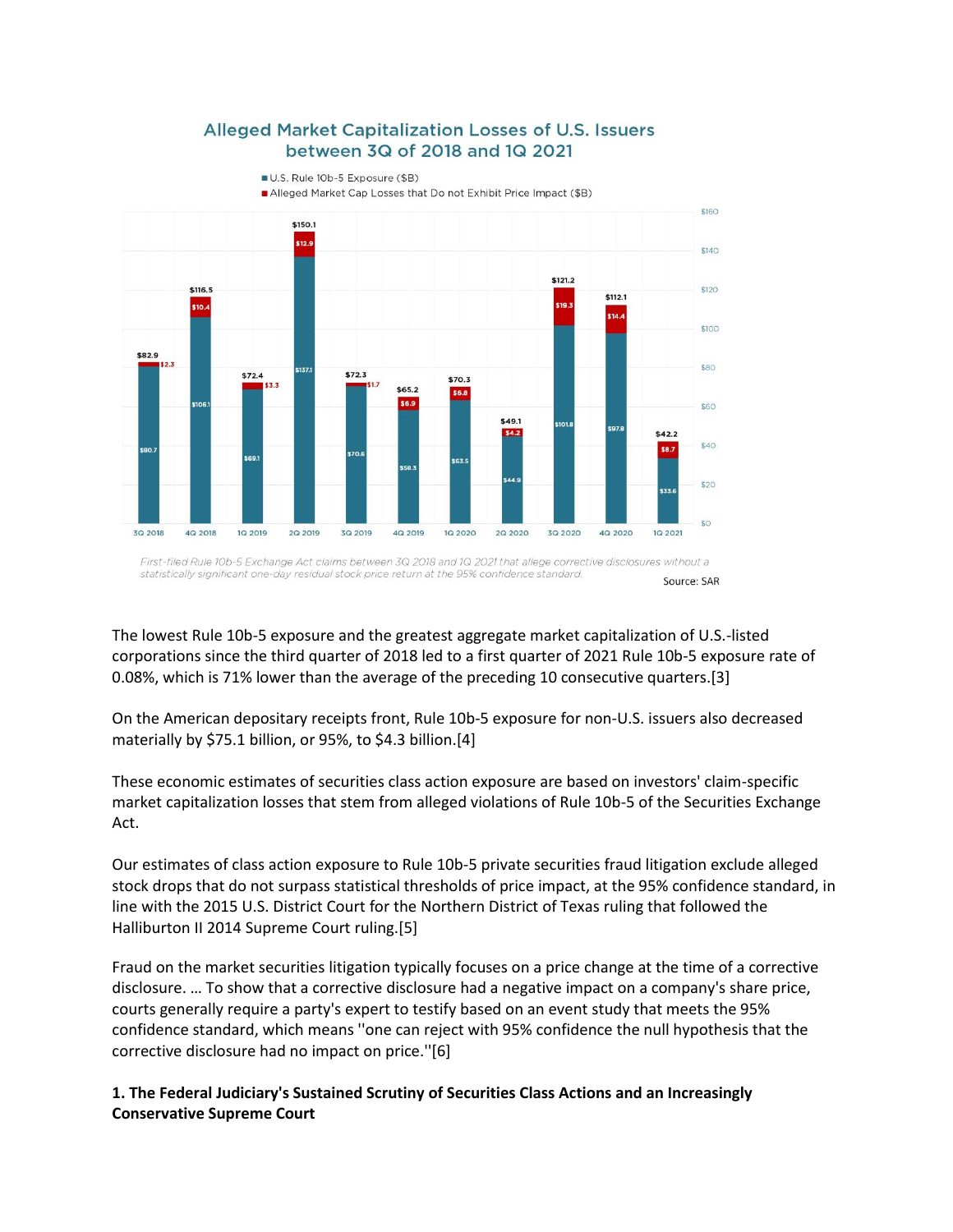The addition of Justice Amy Coney Barrett to the Supreme Court fortifies a new era of conservatism that has the securities plaintiffs bar on notice, especially after the string of high-profile securities class action dismissals penned in the U.S. Court of Appeals for the Second Circuit.

According to a study by the University of Virginia that was reported in the National Law Review, "[d]uring her time as a Judge on the U.S. Circuit Court of Appeals for the Seventh Circuit, Justice Barrett voted conservatively over 80 percent of the time compared to other judges on the Seventh Circuit Court of Appeals."[7]

With fresh, conservative eagle eyes now inspecting critical class certification procedures from the highest court in the land, the securities plaintiffs bar appears to be exercising measured restraint.

For example, on Feb. 25, lead plaintiffs counsel filed a notice for voluntary dismissal without prejudice in City of Riviera Beach General Employees Retirement System v. Royal Caribbean Cruises Ltd.[8] This case was originally filed in the U.S. District Court for the Southern District of Florida and amounted to \$6.8 billion in Rule 10b-5 exposure during the fourth quarter of 2020.

In the U.S. District Court for the Southern District of New York, plaintiffs also filed notices of voluntary dismissal against a special purpose acquisition company, or SPAC, in Verger v. MultiPlan Corp. and Srock v. MultiPlan Corp.[9]

Both complaints were filed in response to a short-seller report published by Muddy Waters Research LLC and claimed that "[t]he price of Churchill III stock has remained depressed despite MultiPlan's efforts to deny the allegations of the Muddy Waters Report, indicating that the market finds the allegations credible and compelling."[10]

Nevertheless, on April 6, the plaintiffs opted to continue pursuing securities claims against MultiPlan in the U.S. District Court for the Eastern District of New York in Paradis v. Churchill Capital Corp. III.[11] The directors and officers of the SPAC are also facing claims for alleged breaches of fiduciary duties in the Delaware Chancery Court.[12]

Increased judicial scrutiny of unsubstantiated alleged violations of Rule 10b-5 — particularly scienter has delivered debilitating blows to the securities plaintiffs bar this past quarter.

Focused review of plaintiffs scienter allegations by federal judges has helped U.S.-listed corporations ward off a litigation wave of purported irregularities related to Regulation S-K, specifically pertaining to alleged violations of Item 303, or management's discussion and analysis of financial condition and results of operations.[13]

On Nov. 19, 2020, the U.S. Securities and Exchange Commission modernized Item 303, with an effective date of Feb. 10, and mandatory compliance required by Aug. 9.[14]

According to the summary order by the Second Circuit in In re: General Electric Securities Litigation, investors "failed adequately to plead scienter in connection with any of the alleged misrepresentations under Rule 10b-5 or the allegedly wrongful omission under item 303."[15]

U.S. District Judge Ronnie Abrams of the Southern District of New York followed suit and dismissed the event-driven Rule 10b-5 Exchange Act claims related to alleged violations of Item 303 of Regulation S-K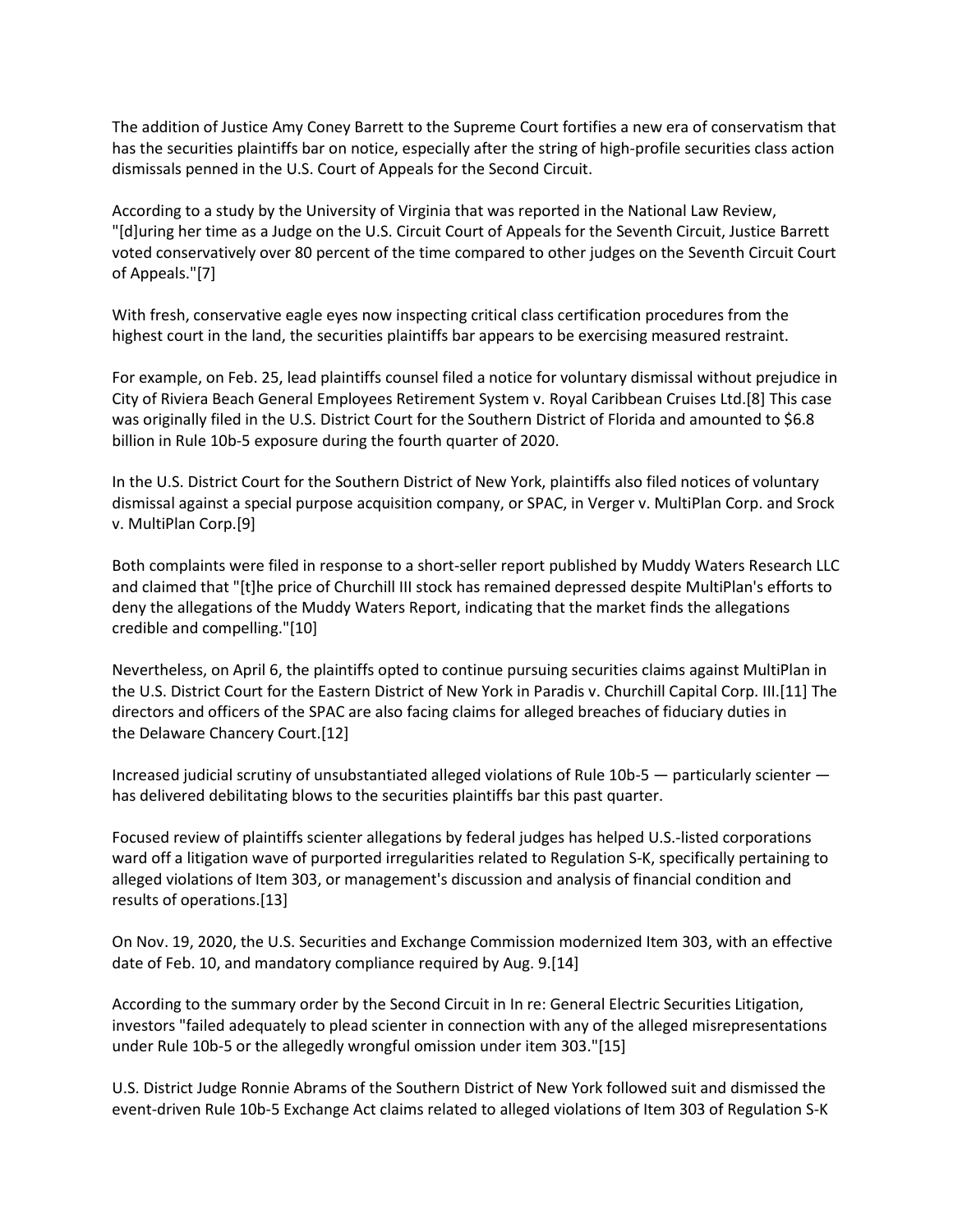that stemmed from the NotPetya cyberattack In re: FedEx Corp. Securities Litigation.[16]

According to the court's dismissal order:

Plaintiff has not alleged sufficient facts to raise a strong inference of scienter. Plaintiff's failure to adequately plead scienter provides an alternate basis for dismissal of its claims under Section 10(b).[17]

U.S. District Judge Kimba M. Wood of the Southern District of New York also granted dismissal with prejudice of #MeToo Rule 10b-5 claims in Danker v. Papa John's International Inc., related to the company's alleged duty to disclose information about sexual misconduct in accordance with Item 303 of Regulation S-K.[18]

Chief U.S. District Judge Stefan R. Underhill of the U.S. District Court for the District of Connecticut also dismissed Rule 10b-5 Exchange Act claims that alleged disclosure violations related to Item 303 of Regulation S-K in Labul v. XPO Logistics Inc.[19]

According to the court's ruling on the motion to dismiss:

"The failure to make a required disclosure under Item 303, however, is not by itself sufficient to state a claim for securities fraud under Section 10(b)." That is because "Rule 10b–5 makes only 'material' omissions actionable."[20]

In the ruling on the motion to dismiss, Judge Underhill explained key requirements of alleging scienter successfully against individual defendants and the corporation:

Scienter can therefore be pled by alleging that defendants "knew facts or had access to non-public information contradicting their public statements."[21] When a defendant is a corporation, "the pleaded facts must create a strong inference" of scienter as to "someone whose intent could be imputed to the corporation."[22]

U.S. District Judge Ann M. Donnelly of the Eastern District of New York, also dismissed Foreign Corrupt Practices Act-related Rule 10b-5 Exchange Act claims in Salim v. Mobile TeleSystems PJSC, for failure to sufficiently plead scienter.[23]

These district court rulings in the Second Circuit send a clear message to securities class action attorneys on both sides of the aisle that scienter is now top of mind for federal judges.

#### **2. Stricter Evidentiary Requirements of Price Impact During Class Certification**

The second factor that may have deterred filing frequency this past quarter is enforced scrutiny of evidentiary requirements of price impact because of the potential for defendants to rebut Basic's presumption of reliance with event study analysis at the class certification stage.

According to the Seventh Circuit's 2020 decision in In re: Allstate Securities Litigation, "to decide class certification using the Basic presumption, a court must consider the same evidence if the defense offers it to show the absence of transaction causation, also known as price impact."[24]

The Seventh Circuit ruling in Allstate reinforces the district court's duty "to split some very fine hairs" and stated that district court judges "must examine the evidence for its cohesiveness while studiously ignoring its bearing on merits questions, even in cases much simpler than this one."[25]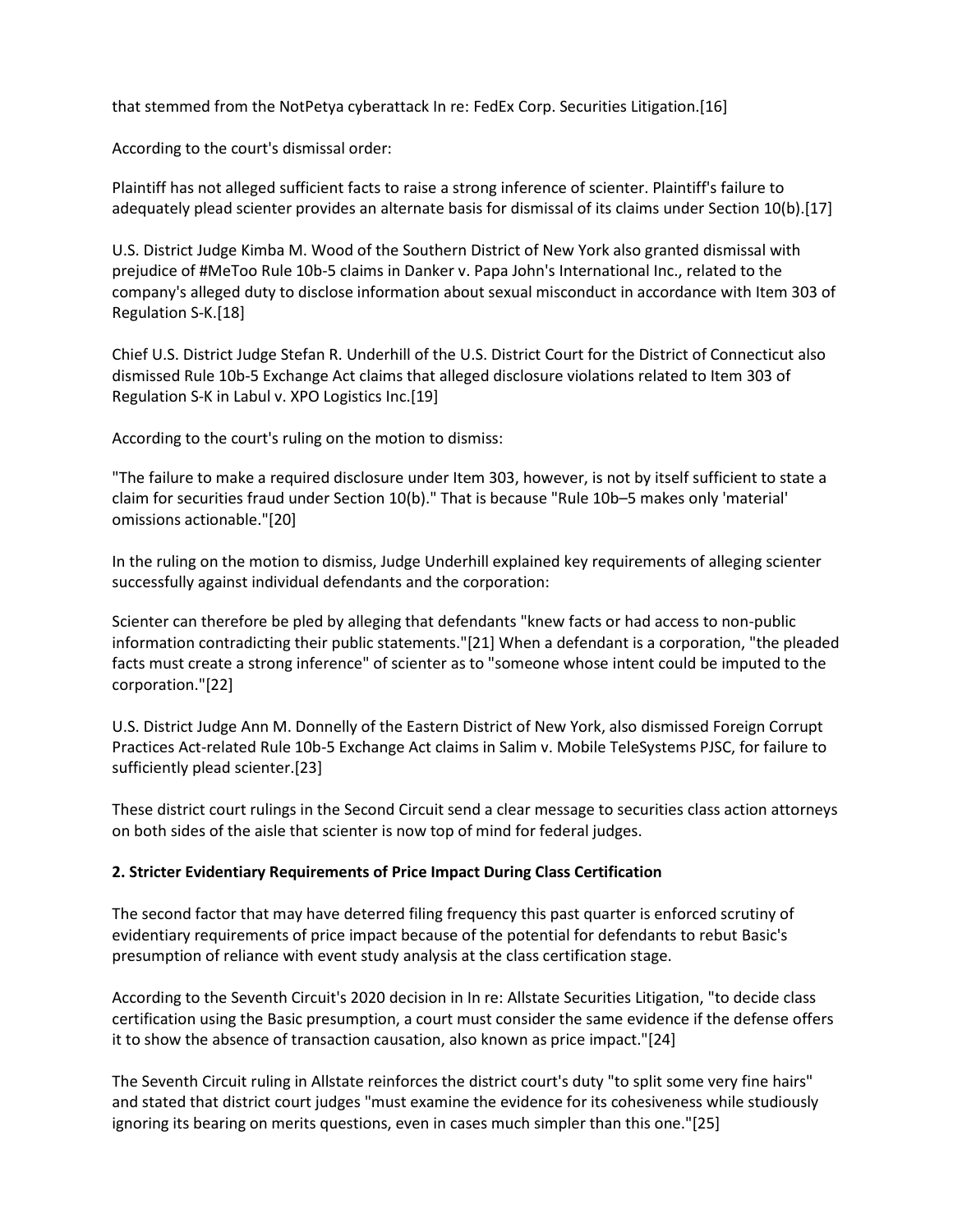Senior U.S. District Judge Mark Wolf of U.S. District Court for the District of Massachusetts stated in his 2020 opinion in Arkansas Teacher Retirement System v. State Street Corporation:

If judges are appropriately skeptical and do the work necessary to discharge their duties as fiduciaries for a class, its members will be protected and the integrity of the administration of justice will be promoted. This effort may sometimes be arduous. It will always be important.[26]

According to the latest reply brief for Supreme Court petitioners in Goldman Sachs v. Arkansas Teacher Retirement System, "[r]espondents do not dispute that, of the more than 2,000 securities class actions filed since Halliburton II, defendants have rebutted the presumption by showing no price impact in only five cases — and almost never in inflation maintenance cases."[27]

According to the brief filed by the U.S. Department of Justice and the SEC for the United States as amicus curiae supporting neither party in Goldman Sachs:

When event studies reveal no statistically significant movement in a company's stock price at either the time that an alleged misstatement was made or the time when it was corrected, it is relatively straightforward to conclude that the alleged misstatement had no price impact.[28]

According to our data, which is derived from claim-specific, single-firm event study analyses, 32% of alleged stock drops claimed against U.S. and non-U.S. issuers during the first quarter of 2021 exhibit an absence of price impact.[29]

#### Stock Drops Claimed against U.S. Issuers between 3Q 2018 and 1Q 2021 that Exhibit an Absence of Price Impact



- As a Percentage of the Number of Alleged Corrective Disclosures - As a Percentage of Alleged Market Cap. Losses

Alleged corrective disclosures claimed in first-filed complaints between 3Q 2018 and 1Q 2021 that do not exhibit a statistically significant one-day residual stock price return at the 95% confidence standard.

Source: SAR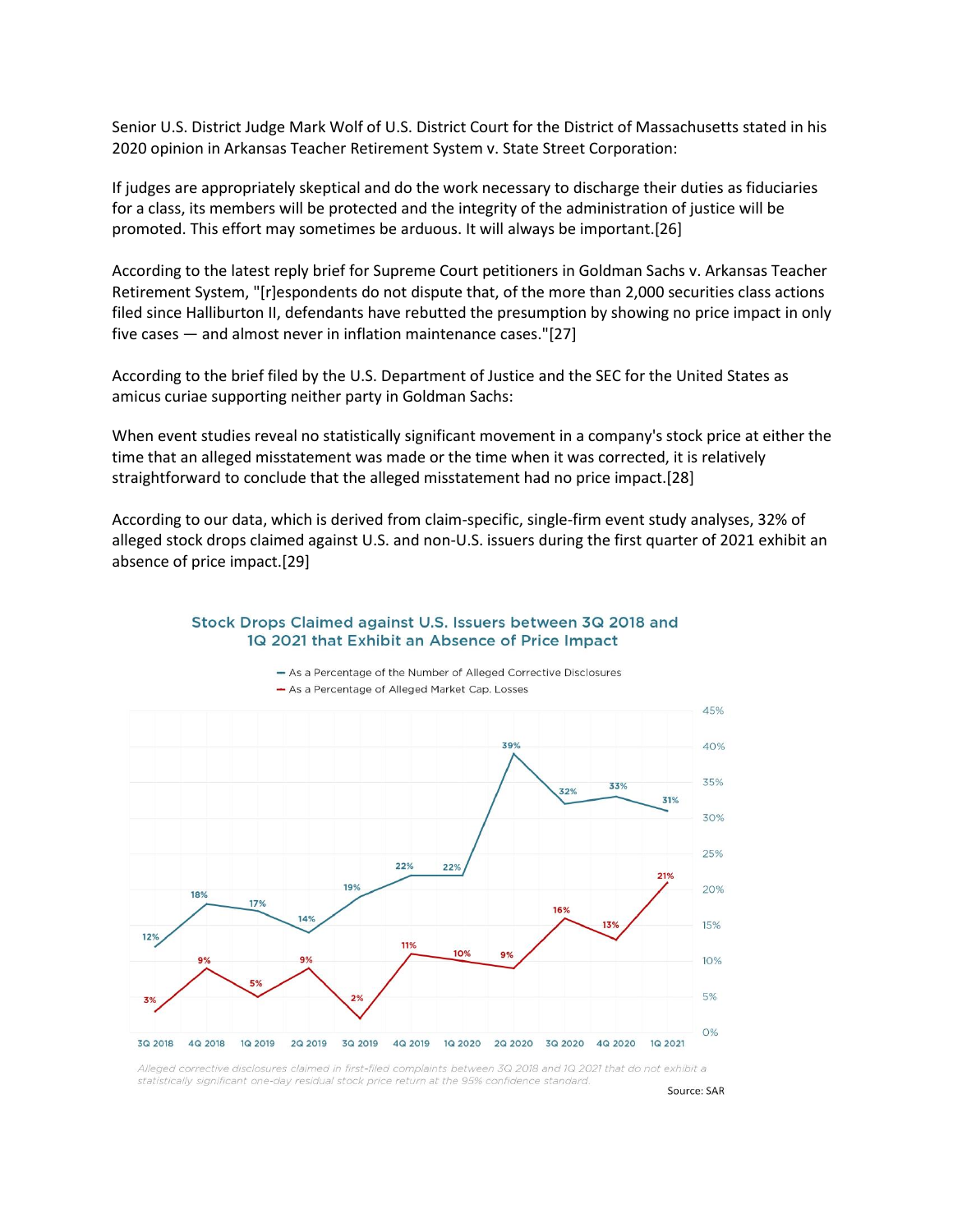Four Rule 10b-5 claims filed against U.S. issuers in the first quarter of 2021 exhibit a complete absence of back-end price impact; this means that not a single alleged stock drop exhibited a statistically significant one-day return at the 95% confidence standard after controlling for the effects of the general equity markets and industry-specific factors.[30]

Since June 2018, investors have filed 44 Rule 10b-5 claims that do not allege single stock drop that surpasses statistical thresholds of price impact against U.S. issuers.[31] Six of the 44 claims have not survived the motion to dismiss, leaving 38 open Rule 10b-5 claims that do not warrant class certification.[32]

Based on clarified class certification case law in Allstate, and a 2020 median settlement rate of \$8.1 million, approximately \$307.8 million in potential settlement monies  $-$  excluding legal defense costs  $$ are unwarranted because the corresponding claims exhibit a verifiable absence of transaction causation, or no price impact, and may not translate into classwide damages.[33]

Econometric transparency of transaction causation during class certification proceedings offers defendants the real possibility of weeding out non-meritorious fraud-on-the-market claims that allege deficient stock drop declines that may not contribute any alleged artificial price inflation to potential aggregate damages because they do not warrant inclusion in a certified class.

Insurers can attain a significant reduction of defense and cost containment expenses, and loss costs related to the adjudication of Rule 10b-5 private securities fraud claims, by introducing price impact evidence that can prove that stock price was not impacted by the alleged materially misleading statements.

#### **3. Record-Setting U.S. Equity Markets**

A third factor that has dampened Rule 10b-5 exposure materially this past quarter is a record-setting U.S. stock market that is making it increasingly difficult for plaintiffs lawyers to identify and snag the biggest losers to secure lead counsel positions.

On April 1, the S&P 500 closed above 4,000 for the first time ever, and on April 5, the S&P 500 and Dow Jones Industrials posted record highs.[34] Frothy returns are lining institutional investors' portfolios and limiting the trading losses that securities class action lawyers depend on to seek monetary recompense from alleged violations of Rule 10b-5.

Predictions of an uptick in Rule 10b-5 Exchange Act claims, specifically those related to COVID-19, have in fact not come to fruition coming into the spring of 2021.

According to our tally, 24 Rule 10b-5 Exchange Act claims related to COVID-19 have been filed since March 11, 2020, when the novel coronavirus was officially characterized as a pandemic by the World Health Organization.[35][36] A total of 181 Rule 10b-5 Exchange Act claims have been filed against U.S. and non-U.S. issuers since then, amounting to 13.3% of the claims being related to the COVID-19 pandemic.[37]

Securities class action plaintiffs firms have shifted their focus to the jaw-dropping market capitalizations amassed by SPACs — which have attained around \$98.9 billion in proceeds in 2021.[38] According to a **recent Law360 article**, "[a]nother 436 SPACs that have raised \$138.2 billion since 2019 are still hunting for an acquisition."[39]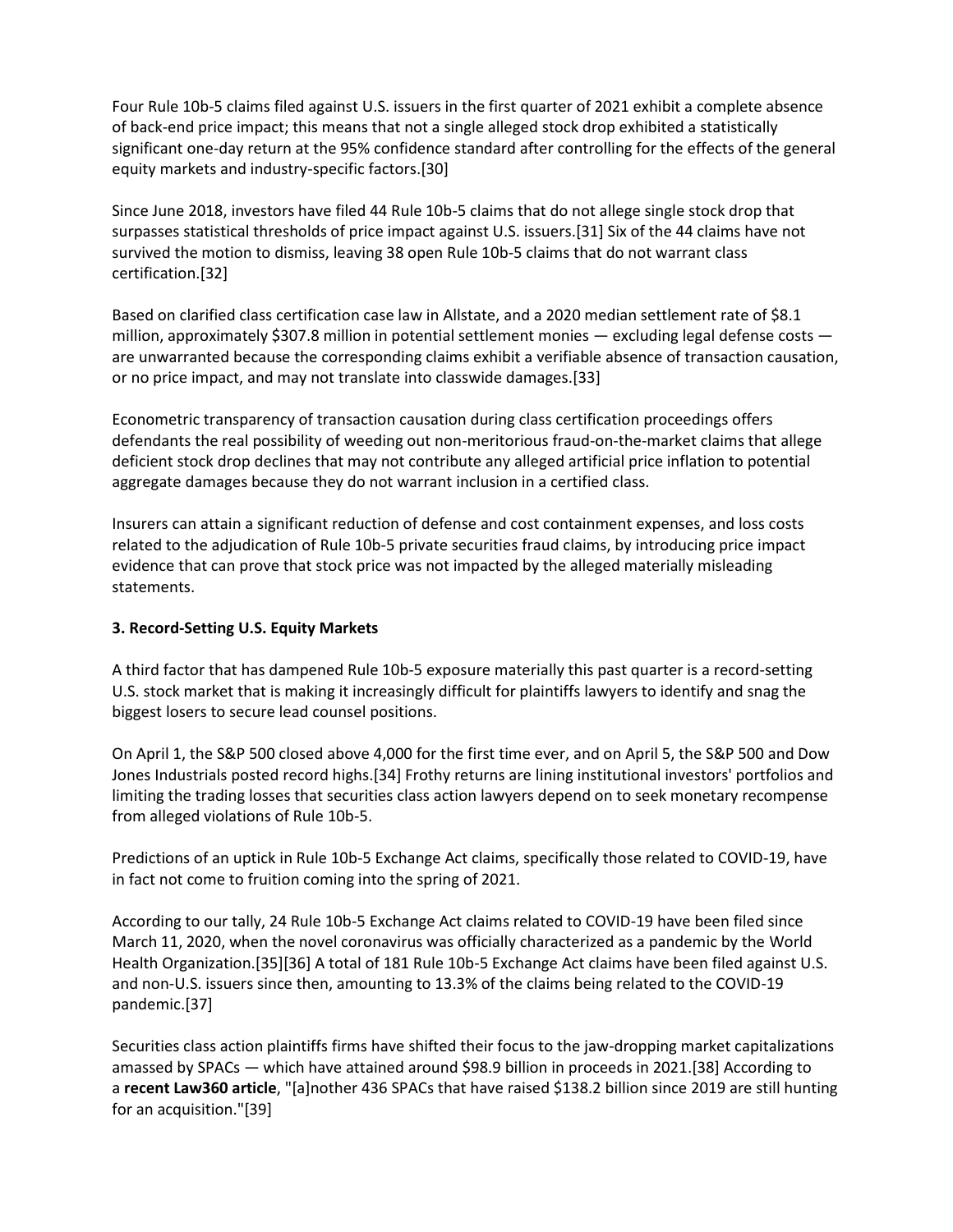Federal regulators have deployed their resources to audit the unprecedent growth associated with the SPAC-crazed equity markets, including an SEC inquiry into SPAC underwriting and risks.[40]

According to Kevin LaCroix of the D&O Diary blog:

Companies that go public through traditional IPOs also sometimes stumble. But there generally is a process for companies that complete traditional IPOs to try to ready themselves for life as a public company. Some commentators have noted that companies going public through merger with a SPAC may not have the benefit of these processes. Which raises the question whether at least some companies that go public through merger with a SPAC are ready for what comes next.[41]

Record-setting equity markets have welcomed SPACs and limited the population of high-severity trading losses that trigger stock-drop litigation. These market conditions led to the lowest litigation exposure of U.S. and non-U.S. issuers to Rule 10b-5 claims since the third quarter of 2018, when we began tracking this data.

Securities class action exposure will likely increase with potential corrections in the equity markets, but filing frequency should remain controlled under the supervision of a new conservative regime at the Supreme Court.

Court-driven scrutiny of scienter allegations at the motion to dismiss stage will also deter aggressive securities class action plaintiff attorneys from filing unmeritorious claims.

Lastly, focused inspection of price impact evidence at the class certification stage of the securities class action life cycle will present defendants with the opportunity to rebut Basic's presumption of reliance.

*Nessim Mezrahi is co-founder and CEO and Stephen Sigrist is vice president of data science at SAR LLC.*

*The opinions expressed are those of the author(s) and do not necessarily reflect the views of the organization, its clients or Portfolio Media Inc., or any of its or their respective affiliates. This article is for general information purposes and is not intended to be and should not be taken as legal advice.*

[1] SAR Securities Class Action (SCA) Rule 10b-5 Exposure Report – 1Q 2021: https://eb3b0561-876a-4f09-b7dd-6830b21a7579.usrfiles.com/ugd/eb3b05\_775dd0055eb9471b8d7721b9c78da66a.pdf.

[2] Id.

[3] Id.

[4] Id.

[5] In re Erica P. John Fund Fund, Inc. v. Halliburton Co., F.R.D. 251 (N.D. Tex. 2015).

[6] Id. Internal citations to Merrit B. Fox, Halliburton II: It All Depends on What Defendants Need to Show to Establish No Price Impact, 70 Bus. Law 437, 457 n. 47 (2014-15) omitted.

[7] "Justice Amy Coney Barrett's Potential Impact on the Supreme Court – President Biden's Reaction,"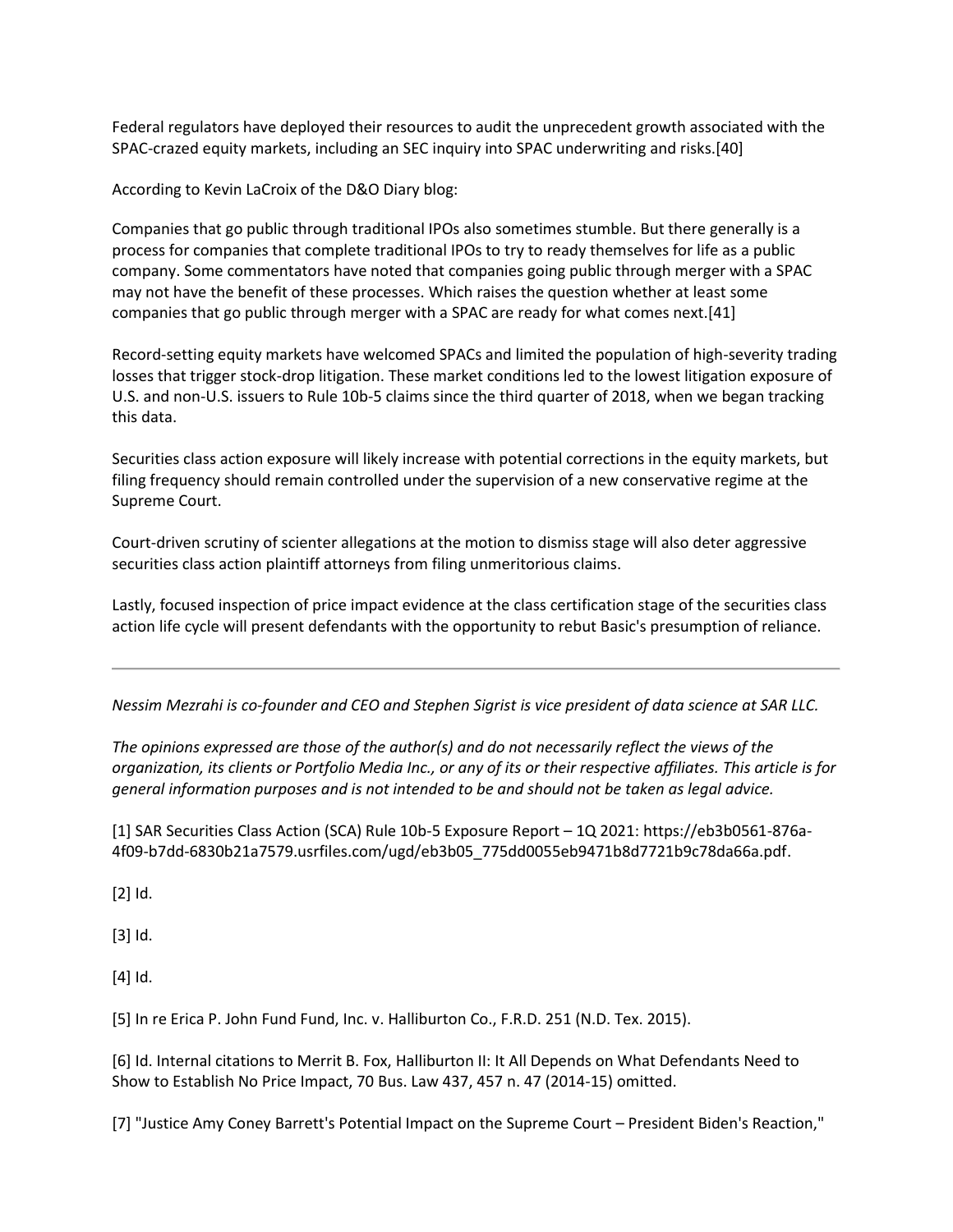Rachel Popa, The National Law Review / The National Law Forum LLC, January 24, 2021, Volume XI, Number 78. https://www.natlawreview.com/article/justice-amy-coney-barrett-s-potential-impactsupreme-court-president-biden-s.

[8] Notice of Voluntary Dismissal Without Prejudice, In re City of Riviera Beach General Employees Retirement System v. Royal Caribbean Cruises LTD et al. Case No. 1:20-cv-24111.

[9] Notice of Voluntary Dismissal, In re Verger v. MultiPlan Corporation, et al., Case No. 1:21-cv-01965; and Notice of Voluntary Dismissal, In re Srock v. MultiPlan Corporation, et al., Case No. 1:21-cv-01640.

[10] Securities Class Action Complaint, In re Verger v. MultiPlan Corporation, et al., Case No. 1:21-cv-01965; and Securities Class Action Complaint, In re Srock v. MultiPlan Corporation, et al., Case No. 1:21 cv-01640.

[11] Securities Class Action Complaint, In re Paradis v. Churchill Capital Corp. III et al., Case No. 1:21-cv-01853.

[12] Class Action Complaint, In re Kwame Amo v. MultiPlan Corp. f/k/a Churchill Capital Corp. III, et al. Case No. 2021-0258.

[13] Title 17, Chapter II, Part 229, Subpart 229.300 – Financial Information, (Item 303) Management's discussion and analysis of financial condition and results of operations. https://www.ecfr.gov/cgibin/text-idx?amp;node=17:3.0.1.1.11&rgn=div5#se17.3.229\_1303.

[14] "SEC Adopts Amendments to Modernize and Enhance Management's Discussion and Analysis and other Financial Disclosures," Securities and Exchange Commission, November 19, 2020. https://www.sec.gov/news/press-release/2020-290.

[15] Summary Order, In re General Electric Securities Litigation, Case No. 20-1741.

[16] Opinion & Order, In re Fed Ex Corp. Securities Litigation, Master File No. 1:19-cv-05990.

[17] Id.

[18] Opinion & Order, In re Danker v. Papa John's International, Inc. et al., Case No. 18-cv-7927.

[19] Ruling on Motion to Dismiss, In re Labul v. XPO Logistics, Inc. et al., Case No 3:18-cv-02062.

[20] Id. Internal citations to Stratte-McClure v. Morgan Stanley (2d Cir. 2015) omitted.

[21] Id. Internal citations to Teamsters Local 445 Freight Div. Pension Fund v. Dynex Capital Inc., (2d Cir. 2008) omitted.

[22] Id. Internal citations to Teamsters Local 445 Freight Div. Pension Fund v. Dynex Capital Inc., (2d Cir. 2008) omitted.

[23] Memorandum Decision and Order, In re Salim v. Mobile TeleSystems PJSC et al., Case No. 1:19-cv-01589.